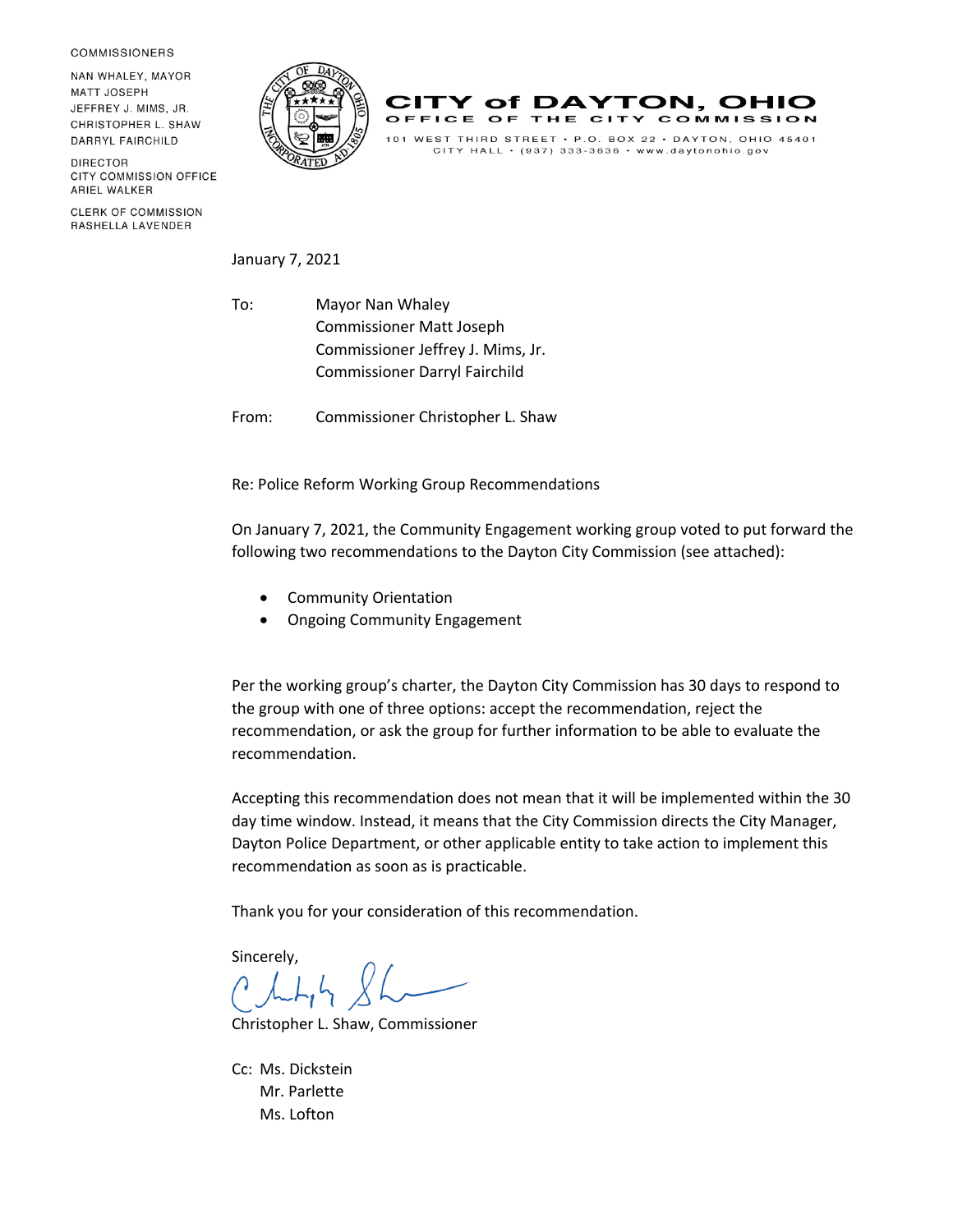Ms. Doseck Ms. Walker Chief Biehl Lt. Col. Carper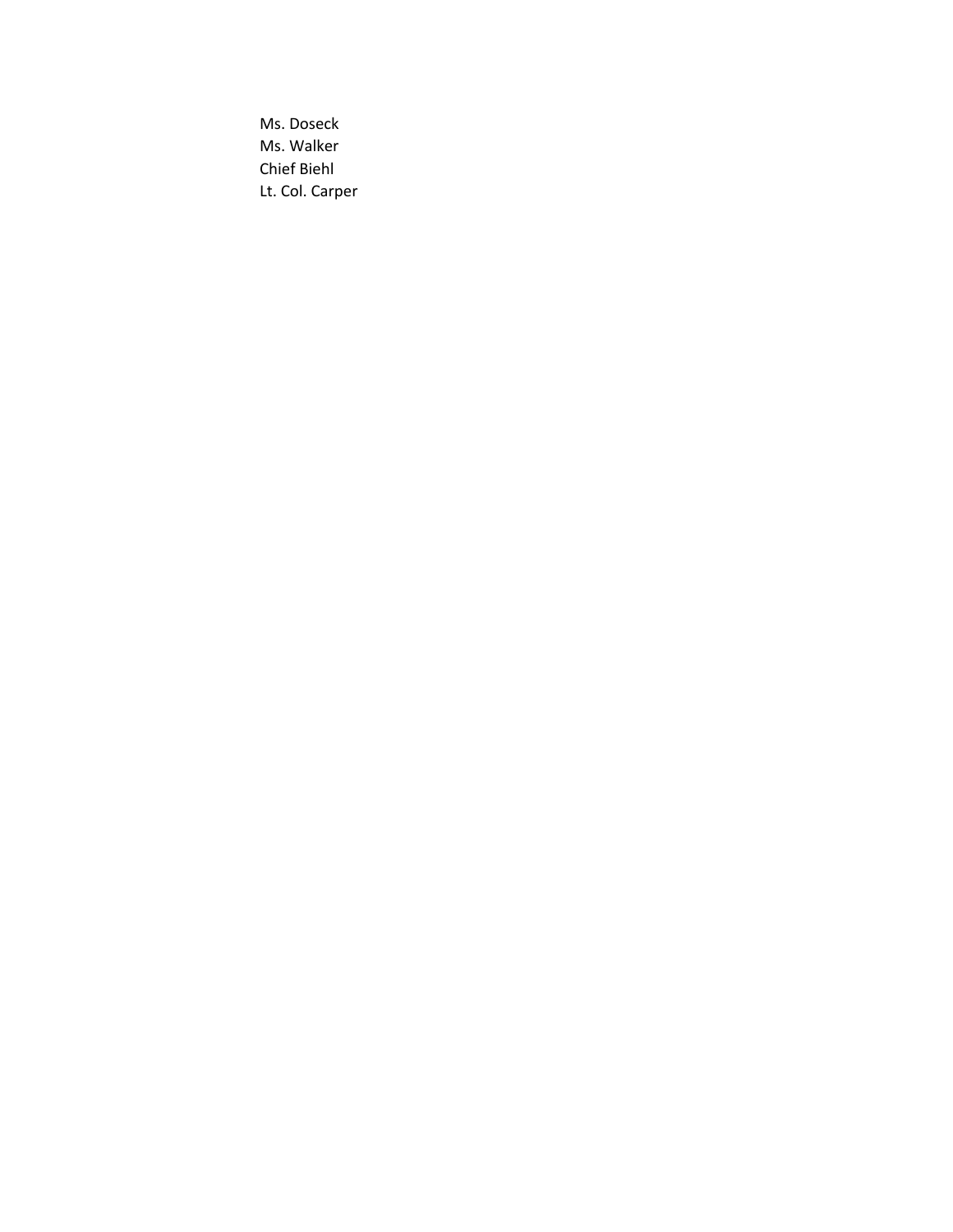# **Community Orientation**

GOAL:

During academy recruit training, new recruits will participate in a Community Orientation segment. This orientation will primarily be led by experts in Black, Hispanic/Latinx, LGBTQ+, Muslim, and/or any other underserved communities. This is similar to Nashville MHRC's Mobile Diversity Seminar.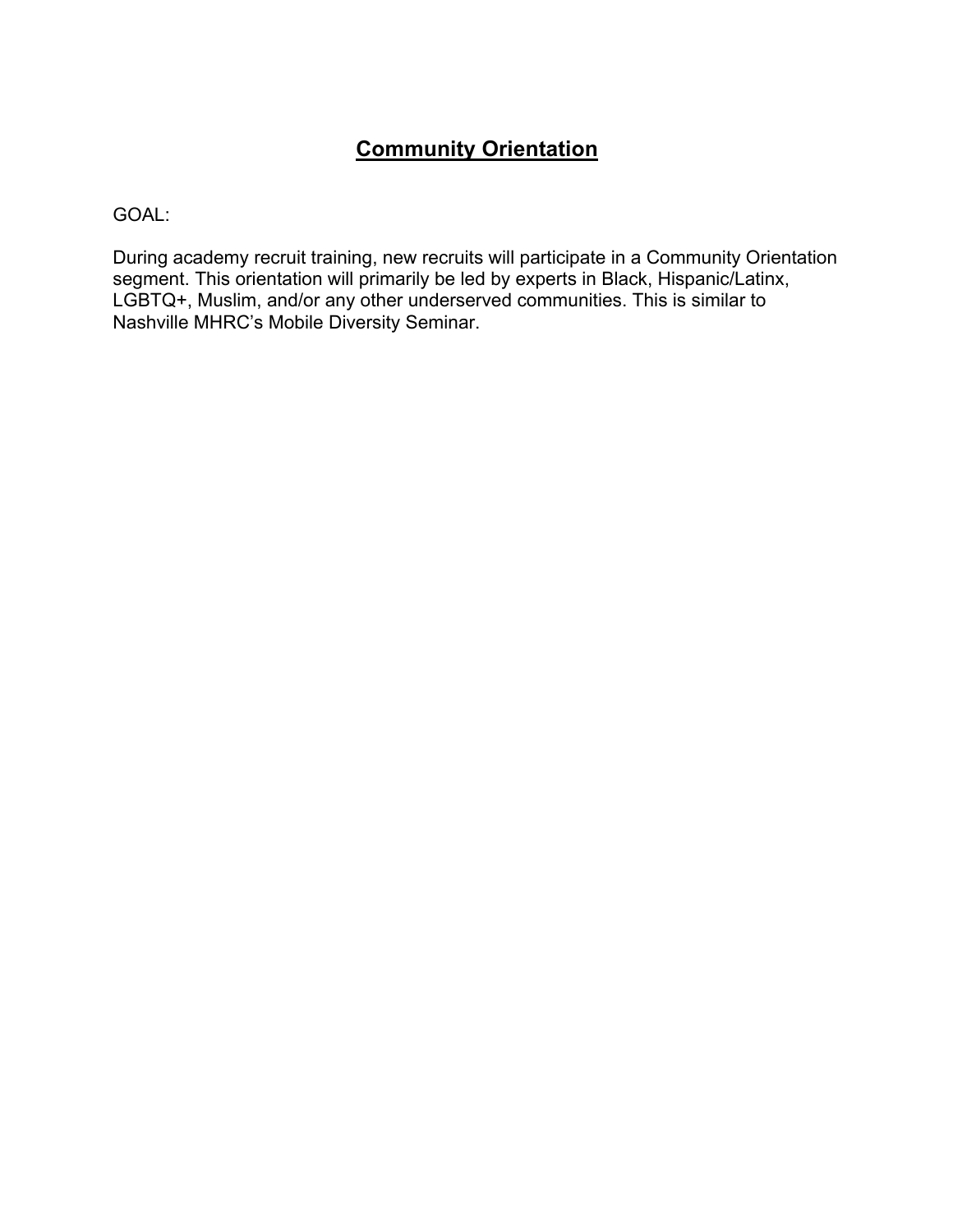## **Ongoing Community Engagement**

### GOAL:

Require all officers to participate in consistent, ongoing community engagement activities throughout their career, building upon the Orientation training, through Intentional Outreach to meet departmental goals. The engagement shall prioritize Black, Hispanic/Latinx, LGBTQ+, Muslim, and/or any other underserved communities. The officer must indicate which underserved community their engagement specifically benefits, with an emphasis on the aforementioned communities.

#### ACTIVITIES:

- Establish a baseline for the monthly average hours spent on community engagement for patrol officers.
- Once the baseline is established, identify metrics to increase the average community engagement hours per officer, per month.
- Once the community orientation training is established, establish a timeline to have all current patrol officers attend the training.
- The Public Appearance Form will be updated to add categories for identified groups for tracking purposes and we will work to develop the ability to track community engagement activity per officer.
- Officers who participate in community engagement activities will be required to complete the electronic Public Appearance reporting form immediately after the function has concluded.
- Training related to community orientation/engagement will be tracked in PowerDMS.

### EVALUATION:

- Performance review
	- o The Dayton Police Department has an annual performance review process identified in General Order 1.02-14, which requires the next level supervisor to meet with the employee and to document the employee's performance.
	- $\circ$  The current performance appraisal form for officers/supervisors shall be updated to include a Community Engagement section that will indicate whether or not the officer/supervisor is exceeding, meeting, or falls below the standards of the community engagement values identified.
	- o If an officer/supervisor is below standard during the performance period, a supervisor will identify actions in a Performance Improvement Plan and meet with the employee to discuss what improvements need to be made. There will be a follow-up evaluation completed in 90 days and if the employee's performance is still below standard, disciplinary action will be initiated.